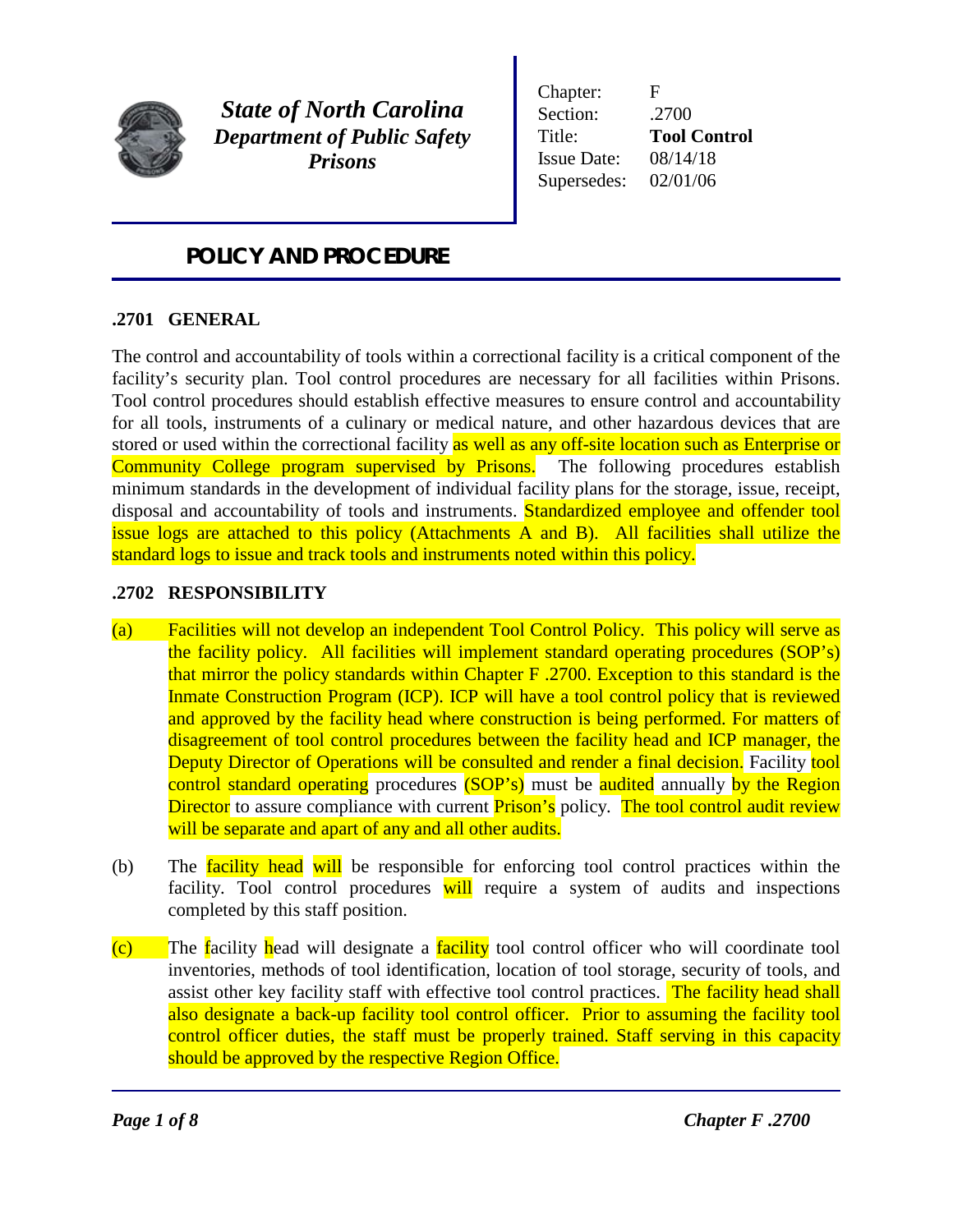- (d) Maintenance staff, Health Care staff, Food Service staff, Education staff, and other staff who use tools will be responsible for the implementation of the authorized facility tool control procedures in their respective areas.
- $(e)$  The facility head is responsible for ensuring the control and accountability of all tools within the correctional facility. This is not limited to tools assigned to Prison employees but includes tools assigned to Region Maintenance staff, Enterprise staff, Central Engineering staff, Vocational School staff, private contractors and others that bring in tools as part of their work. The facility will maintain a written master inventory of their area including locations for all tools by area as well as a master perpetual inventory of all tools and sub-inventories in shop areas where there are numerous tools.
- (f) The facility head is responsible for training facility staff on tool control procedures on an annual basis.
- (g) The facility head shall ensure that excessive tools, equipment and supplies are not maintained within the confines of the facility.

#### **.2703 PROCEDURES**

- (a) Storage of Tools
	- (1) Each facility should provide for **control**, storage and utilization of tools in a safe, secure, and efficient manner.
	- (2) In secured areas of the facility, tools should be stored on shadow boards to provide a quick inventory and identification of missing items.
	- (3) Tool storage rooms should be secured by lock and key and not be accessible to offenders without staff supervision.
	- (4) A shadow board system should differentiate between categories of tools by color coding.
	- (5) When multiple tools are on one area of a shadow board, the board should designate the appropriate number representing full inventory of tools.
	- (6) In the event a tool is broken or lost, the corresponding area on the shadow board or place of storage must have a notation that reflects the current status of that tool until it is located or replaced. If a tool is removed from the inventory, the corresponding shadow area should immediately be removed from the shadow board.
	- (7) Tools that cannot be adapted to the boards should be stored in a locked cabinet with a posted inventory.
	- (8) Employees are prohibited from entering the secure confines of the facility with a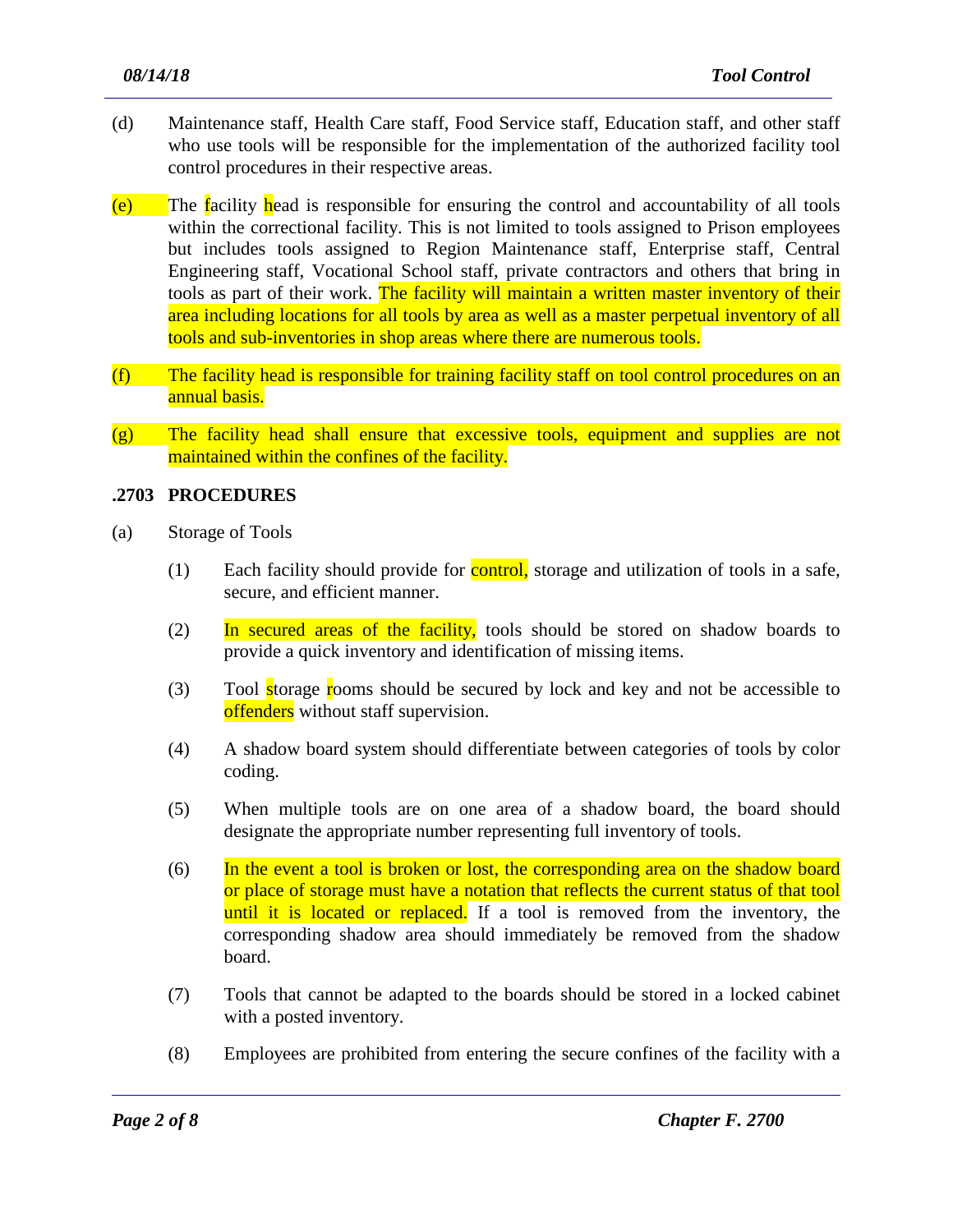pocket knife of any length or type in their possession. The only exception will be for maintenance employees who may have a facility issues pocket knife as part of their inventory of tools. Maintenance employees are not authorized to have a personal pocket knife in their possession within the secure confines of the facility.

- (b) Classification of Tools. While it may be difficult to classify every specific tool used in the facility, all tools should be categorized by classification as hazardous or non-hazardous. The classification scheme for tools will vary by facility depending upon the security level of the facility. A general guide for classifications is as follows:
	- (1) Hazardous. Hazardous or Class A tools are tools that can be used by offenders either in effecting an escape or causing death or serious injury to staff or other offenders. These tools generally include but are not limited to the following:
		- (A) Ladders
		- (B) Jacks
		- (C) Hacksaw Blades
		- (D) Pipe Wrenches
		- (E) Knives
		- (F) Metal Cutting Equipment
		- (G) Wire Cutters
		- (H) Files
		- (I) Cutting Torch and Cutting Tips
		- (J) Pipe Cutters and Bolt Cutters
		- (K) Axes/Emery Wheels and Drill Bits
		- (L) Portable Grinders or Similar Machines
		- (M) Hammers
		- (N) Heavy Duty Shears or Scissors
		- (O) Other tools, should be examined considering the security classification of the facility. Judgment should be applied to ensure that no tool is overlooked in this category. If in doubt, place the tool in this category.
		- (P) In areas of the institution where pallet jacks are present, they shall be shadowed and secured with a chain as well as be documented as part of the posted inventory.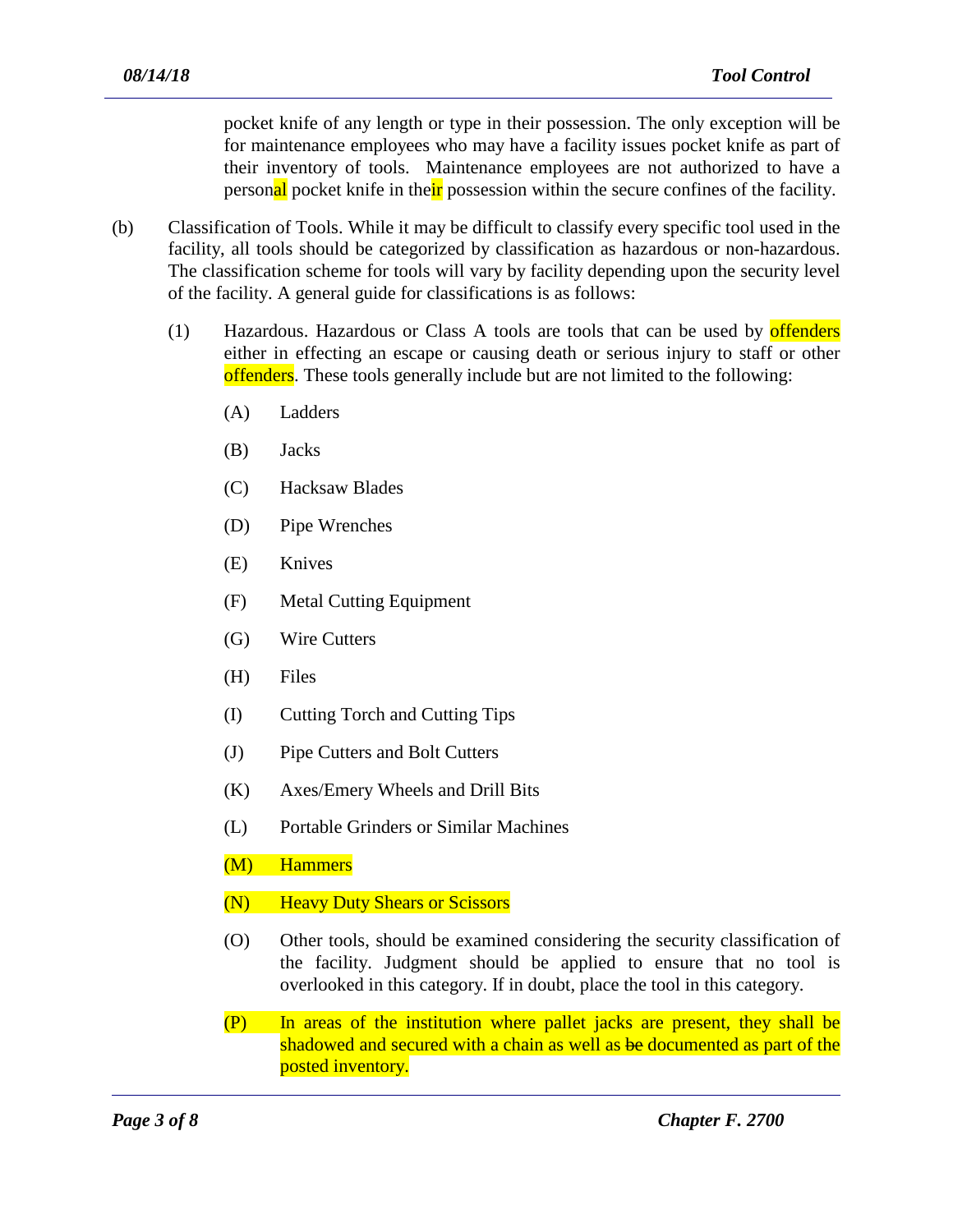- (Q) Ladders should be secured outside the perimeter of the facility. The authorization for a ladder (any device with greater than four (4) steps) to be stored within the confines of the secure perimeter of a facility, will be given by the facility head in the form of a memorandum. The ladder must be stored under a double lock system (behind a locked door, inside a room or caged area, with a padlock) and shadowed when not in use. This authority is not be delegated.
- (R) Metal cutting torches will be stored and secured in such a manner that cutting heads are kept separate from the fuel source and fuel tanks are secured by a chain with a padlock.
- (S) At medium and close custody facilities, hoses, electrical extension cords, straps, chains, cables, and other similar items shall be securely stored under lock and key when not in use and maintained on the tool inventory to include length of each item and total number of each item possessed by the facility.
- (2) Non-Hazardous. Non-hazardous tools will be considered as Class B tools and will be subject to less restriction than Class A tools. Tools in this category normally do not pose a direct threat to the security of the facility but do require accountably and control.
- (c) Tool Identification
	- (1) A system for marking tools to identify the origination location should be established at each facility.
	- (2) The marking system should be done through stamping, etching, or color to coding to make the tool immediately identifiable.
	- (3) The following list of codes will be used in identifying departments where tools are assigned:
		- **A - Armory**
		- **B - Barber Shop/Cosmetology**

- **D - Dental**
- **E - Enterprise**
- **F - Food Service**
- **H - Health/Medical**
- **M - Maintenance**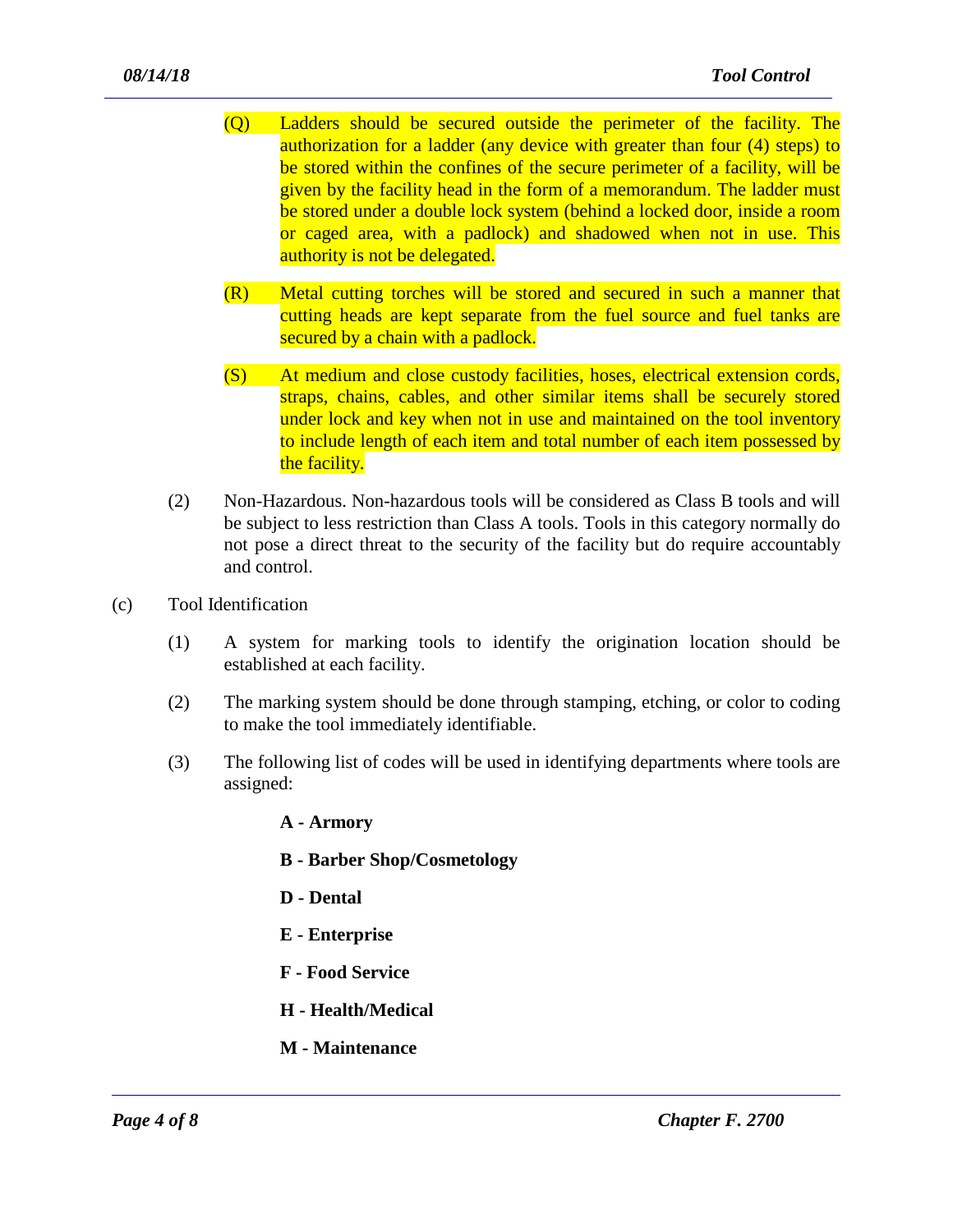### **V - Vocational**

Additional codes may be adopted by the facility head.

- (d) Tool Inventory. All tools assigned within the facility must be inventoried. In addition, tools not assigned to the facility such as those possessed by Region Maintenance staff, Central Engineering staff, Enterprise, private contractors, or others, are also subject to the following inventory and approval rules.
	- (1) The section head of each major department within a facility, to include maintenance, health service, food service, education, etc., will be designated as the tool control officer for their respective section and will be responsible for developing a written master inventory of their sections, to include the storage locations of all tools. The section tool control officer will also be responsible for procedural implementation.
	- (2) Where using shadow boards or storage cabinets, each cabinet or board will have a separate inventory for respective tools.
	- $(3)$  A copy of the tool inventory will be distributed to the facility tool control officer and the **facility head or designee**.
	- (4) The facility head and the assistant superintendent of operations will maintain a master list of tools assigned to the facility.
	- (5) As tool changes are made, responsible staff must submit appropriate adjustments to the tool control inventory. The **facility tool control officer shall document all** approved tool(s) or instrument(s) on the facility inventory log prior to the item being placed in use.
	- (6) All Class A tools, including sharps, must be inventoried daily at the end of the work shift by the supervisor having custodial responsibility for the tools. The inventory should be documented and forwarded to the **facility** tool control officer.
	- (7) All Class B tools must be inventoried weekly by the supervisor having responsibility for the tools. The inventory will be documented and forwarded to the **facility** tool control officer.
	- (8) A monthly report of tools **must** be submitted to the **facility** tool control officer and facility head or designee.
- (e) Control and Issue.
	- $(1)$  All tools and usage of tools must be closely supervised and monitored. All staff who routinely use tools will verify, by signature, that they have read and understand the division and facility tool control policy. Tools are to be checked in and out on the standardized employee or offender check-out log. (Attachments A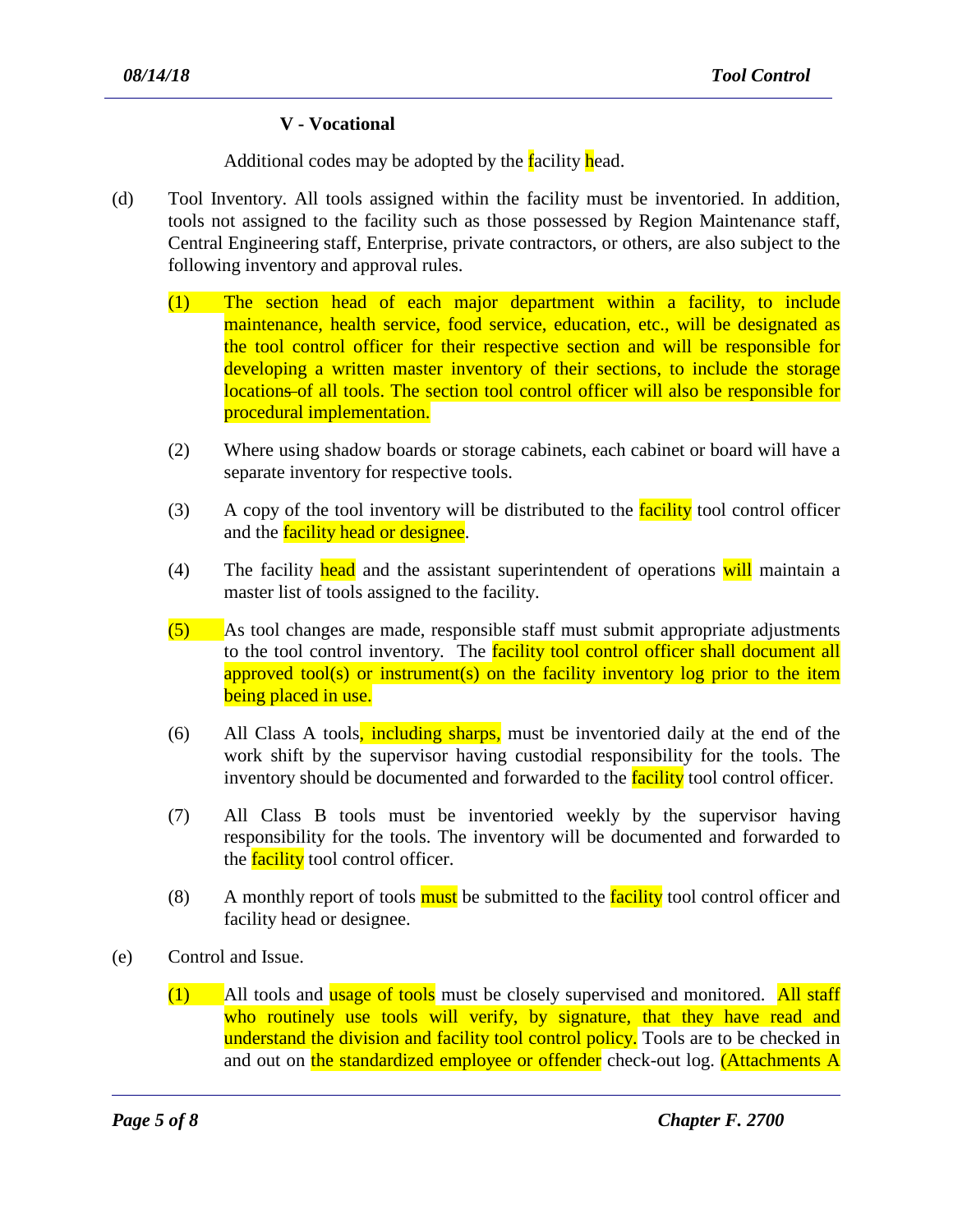#### and B).

- (A) Class A tools pose an imminent threat to the facility and must be used under the supervision of an appropriate employee. When not in use, Class A tools shall be securely stored. Where feasible, this should be outside the secure perimeter of the facility. Offenders will not issue Class A tools. An exception is offenders assigned to the Inmate Construction Program (ICP). Offenders will be issued Class A tools as needed and must be under the direct supervision of staff when using Class A tools.
- (B) Class B tools should be used under the supervision of an appropriate employee. Class B tools may be stored within the secure perimeter in a secure location.
- (2) Department heads and work supervisors are responsible for the **issuance** and control tools assigned to their area of responsibility.
- (3) Tools issued, or tools loaned from one section of a facility to another shall be documented daily.
- (4) Excess tools in a shop or work area should be kept to an absolute minimum to enhance tool accountability.
- (5) Policy and procedure for the storage, cleaning and security of all treatment instruments, including sharps, will be implemented and followed by the designated medical and dental staff in their assigned areas. Medical staff will be responsible for the general tool control regulations, guidelines and monitoring while keeping their sharps log fully and accurately completed. Dental staff will ensure an accurate inventory of all dental tools after an offender is treated and prior to the offender leaving the instrument area.
- (6) All facilities (to include any off-site locations) who have been approved the use of knives, will tether the knives to a work table when in use. Each facility enacting this procedure will establish written procedures for ensuring accountability, safe use and sanitation of the knives.
- (7) All contractors working inside the institution will receive written instructions outlining their responsibilities regarding tool control and contraband control.
- (8) Each facility will have strict search procedures in place at all exit locations where offenders come in contact with tools. Each facility will incorporate an appropriate combination of pat searches, strip searches and the use of metal detectors sufficient enough to detect any effort for the unauthorized removal of tools or other contraband.
- (9) The maintenance area and tool control areas at facilities must be designed and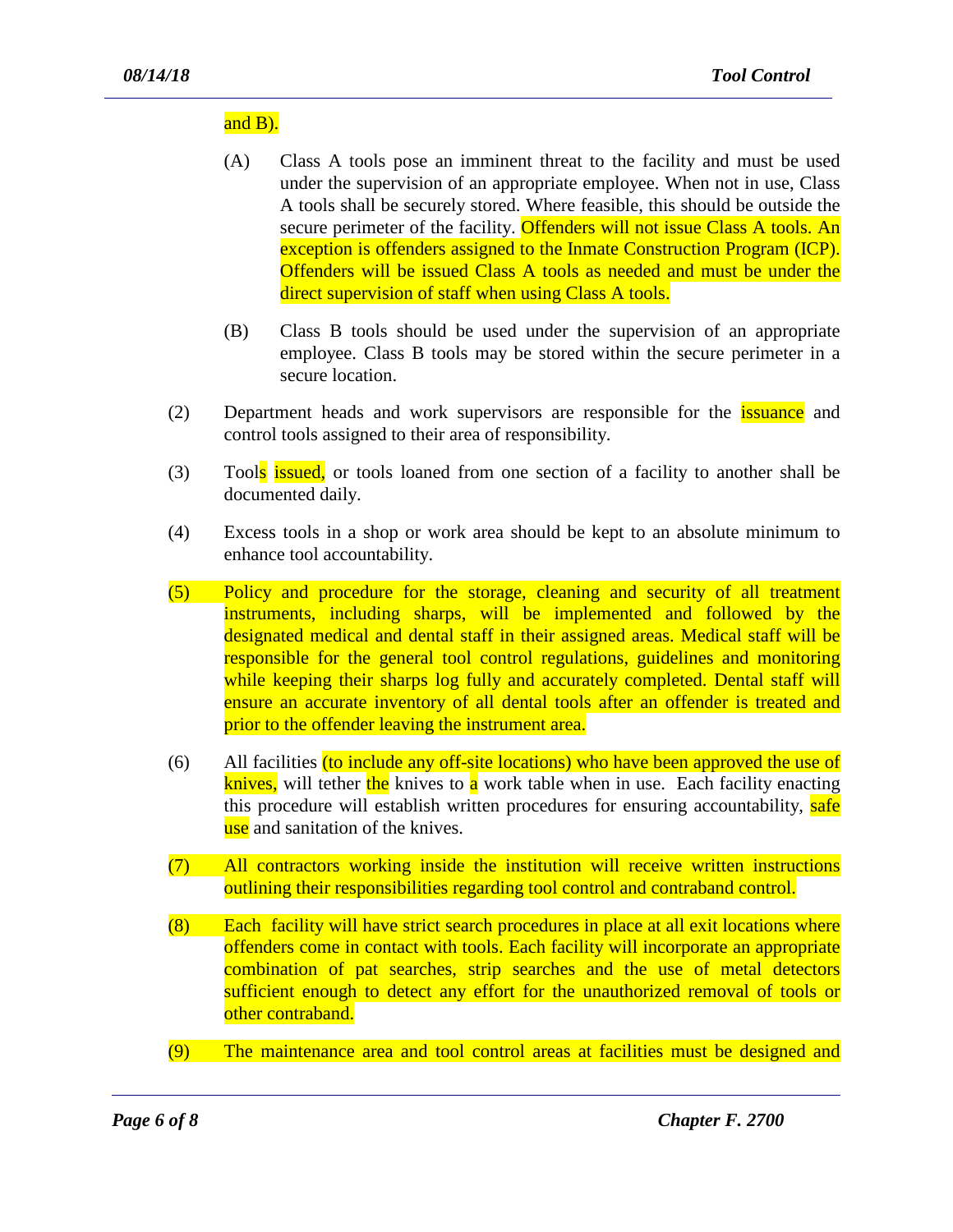structured in such a manner that they can quickly respond to a call for immediate lockdown and securing of these areas during a disturbance.

- (f) Disposition of Tools.
	- (1) Tools broken or worn beyond use will require proper disposal.
	- (2) Upon disposal, responsible staff must document and make adjustments to the inventory and advise other accountable staff.
	- (3) Annual evaluations should occur to identify tools infrequently used or no longer needed with consideration given to moving these tools to an area outside the perimeter of the institution.
	- (4) Disposition of tools covered in .2700, Equipment Control of the Department of Public Safety fiscal policies shall be made in accordance with the provisions of that policy.
- (g) Missing Tools.
	- (1) Missing tools are to be reported immediately by the responsible staff person to the facility head, assistant superintendent, the officer in charge and facility tool control officer. Tools determined to be lost will require the completion of an Incident Report.
	- (2) For Class A tools an Incident Report will follow verbal notification with the report identifying the missing items and the circumstances of the incident.
	- (3) If it can be determined that a tool was lost in a specific area within a recent time period, all offenders in the area should be held and not released until a complete search of the area and individuals has been done. Reasonable efforts will be required to recover missing tools.
	- (4) The facility tool control officer will assure that missing tools are noted on the tool inventory.
	- (5) Recovered tools shall be immediately reported and presented to the officer in charge.

#### **.2704 OTHER REQUIREMENTS**

- (a) The facility procedures will include provisions for inventories, **standardized** inventory logs, daily and weekly reports, tool receipt reports, tool turn in reports, lost tool reports, and tools temporarily entering the facility.
- (b) Class A tools entering the facility must be approved by the officer in charge before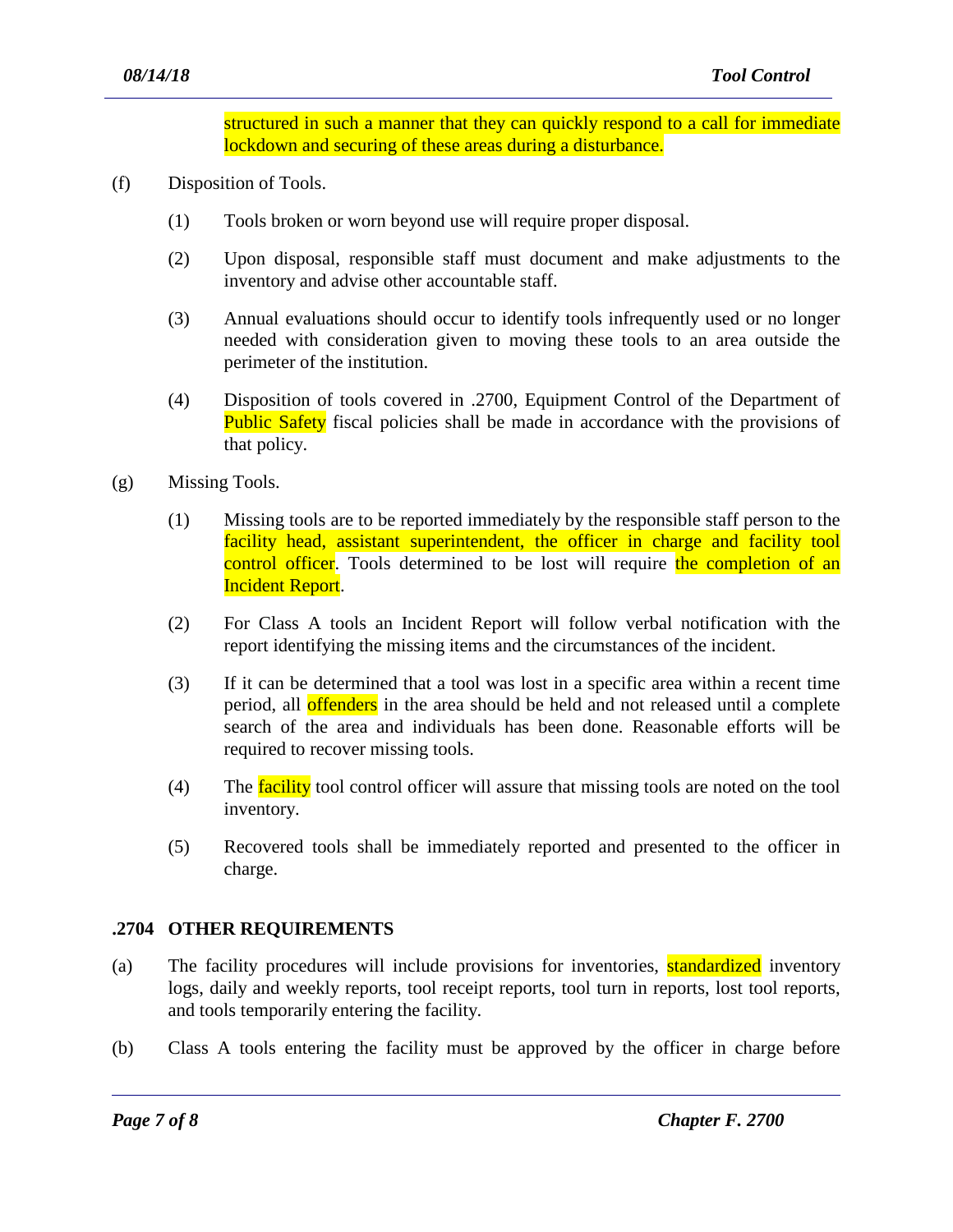bringing the tool into the facility, with exception to Ladders.

- (c) Post orders should include instructions for tool control in any area using or storing tools.
- (d) A system of audit/inspections should be developed that includes at least the following.
	- (1) A monthly audit by the responsible department head, foreman, or supervisor with written documentation will be conducted and this audit should be submitted to the facility tool control officer and the facility head or designee in the form of a monthly tool report.
	- (2) Formal audits at  $six$ -month intervals by the facility tool control officer with documentation.
	- (3) Irregular unannounced audits by the facility assistant superintendent with documentation.
	- (4) Inventory documentation log.
	- (5) Audit/inspection forms should be prepared to aid the above requirements.

Director of Prisons Date

\_\_\_\_\_\_\_\_\_\_\_\_\_\_\_\_\_\_\_\_\_\_\_\_\_\_\_\_\_ 08-14-18\_\_\_\_\_\_\_\_\_\_\_\_\_

f.2700\_08\_14\_18.doc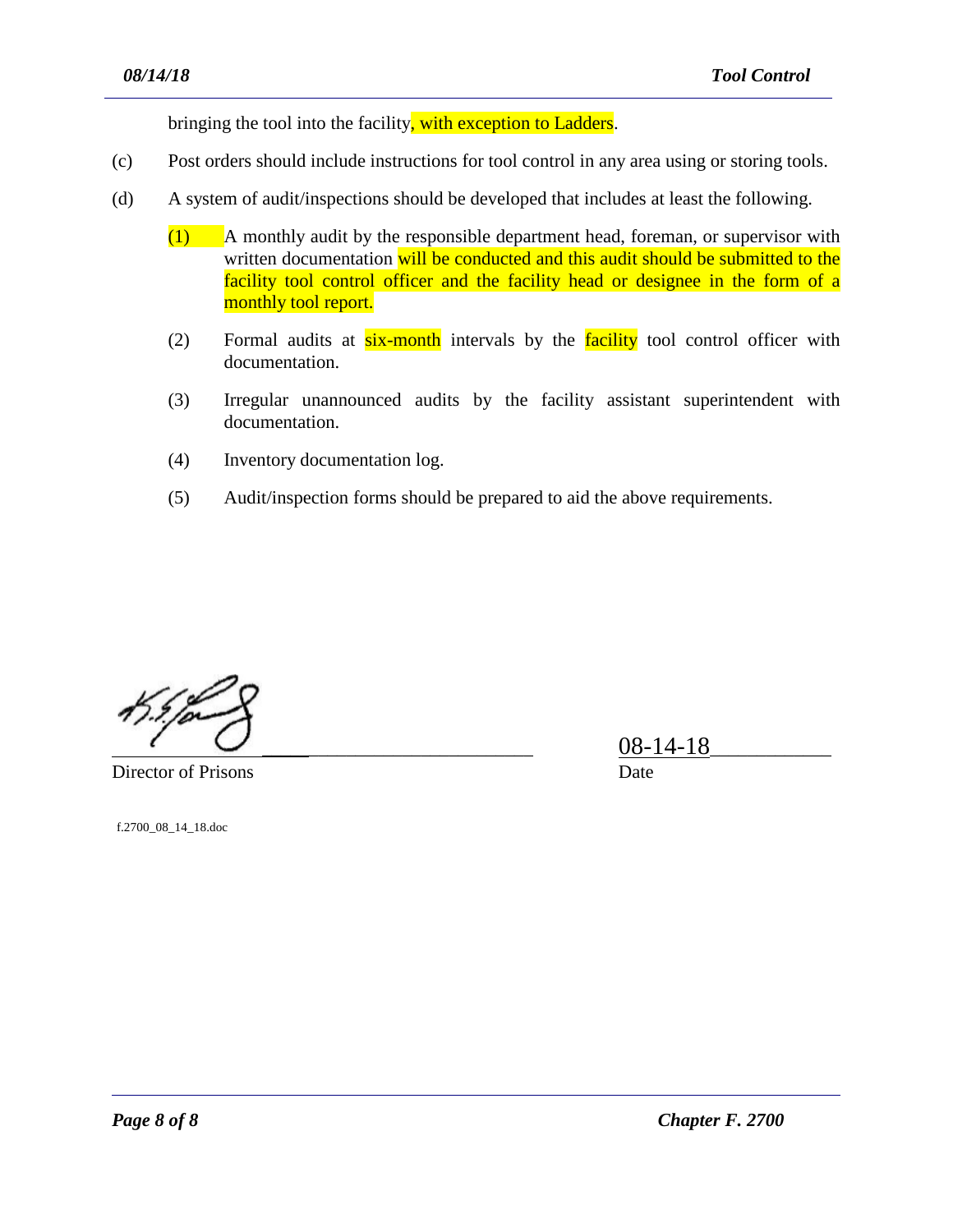

## **NCDPS Prisons EMPLOYEE TOOL CHECKOUT LOG**

|                      | <b>FACILITY</b> |                     | #                  |                         |             |                         |
|----------------------|-----------------|---------------------|--------------------|-------------------------|-------------|-------------------------|
|                      |                 |                     |                    |                         |             |                         |
| <b>EMPLOYEE NAME</b> | STAFF I.D.      | <b>TYPE OF TOOL</b> | <b>TIME</b><br>OUT | <b>TIME</b><br>$\sf IN$ | <b>DATE</b> | SUPV.<br><b>INITIAL</b> |
|                      |                 |                     |                    |                         |             |                         |
|                      |                 |                     |                    |                         |             |                         |
|                      |                 |                     |                    |                         |             |                         |
|                      |                 |                     |                    |                         |             |                         |
|                      |                 |                     |                    |                         |             |                         |
|                      |                 |                     |                    |                         |             |                         |
|                      |                 |                     |                    |                         |             |                         |
|                      |                 |                     |                    |                         |             |                         |
|                      |                 |                     |                    |                         |             |                         |
|                      |                 |                     |                    |                         |             |                         |
|                      |                 |                     |                    |                         |             |                         |
|                      |                 |                     |                    |                         |             |                         |
|                      |                 |                     |                    |                         |             |                         |
|                      |                 |                     |                    |                         |             |                         |
|                      |                 |                     |                    |                         |             |                         |
|                      |                 |                     |                    |                         |             |                         |
|                      |                 |                     |                    |                         |             |                         |
|                      |                 |                     |                    |                         |             |                         |
|                      |                 |                     |                    |                         |             |                         |
|                      |                 |                     |                    |                         |             |                         |